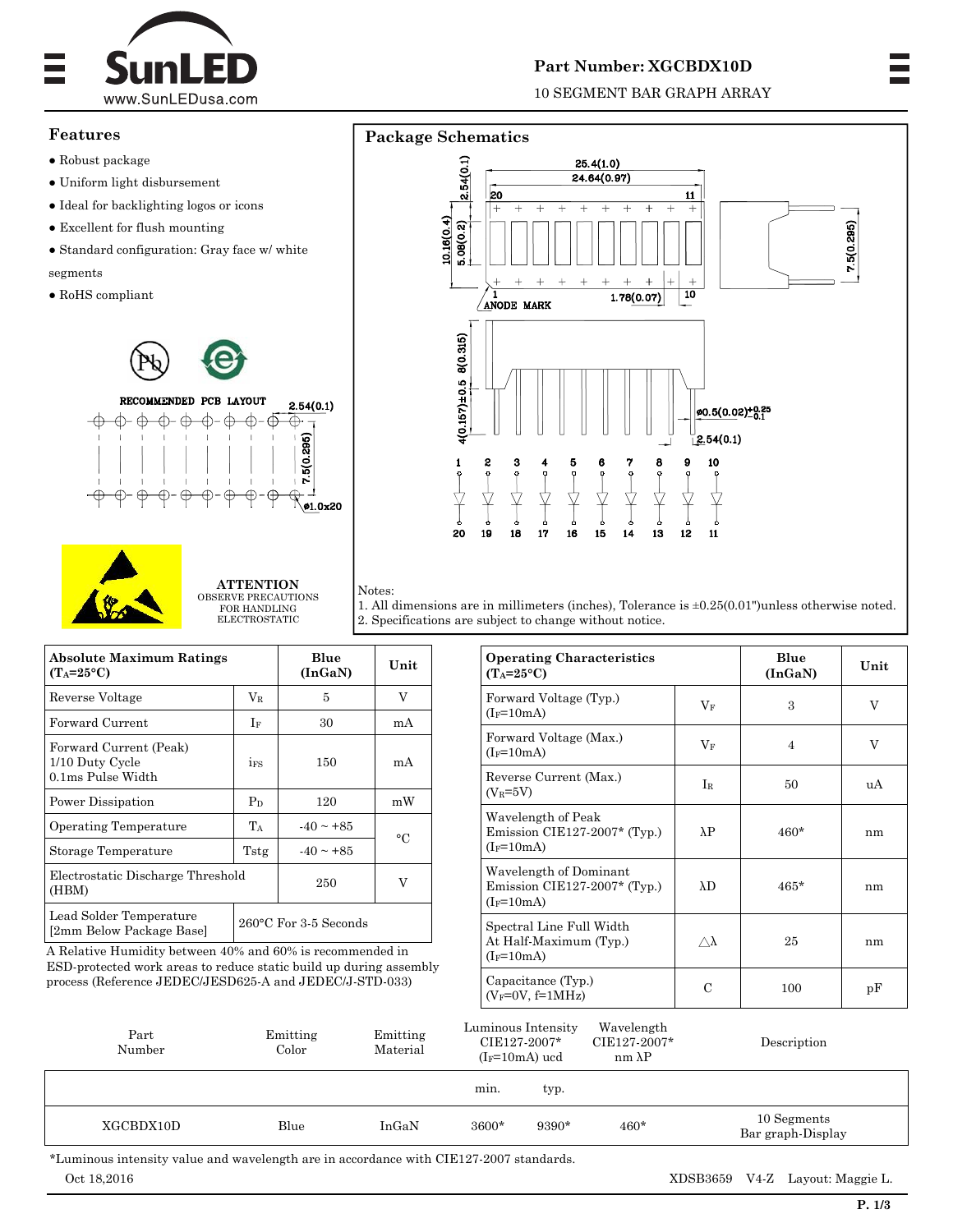



### **Blue**



Wave Soldering Profile for Thru-Hole Products (Pb-Free Components)



of 105°C

pro

ng p

the PCB dering, toı

#### Remarks:

If special sorting is required (e.g. binning based on forward voltage,

luminous intensity / luminous flux, or wavelength),

the typical accuracy of the sorting process is as follows:

- 1. Wavelength: +/-1nm
- 2. Luminous Intensity / Luminous Flux: +/-15%
- 3. Forward Voltage: +/-0.1V

Note: Accuracy may depend on the sorting parameters.